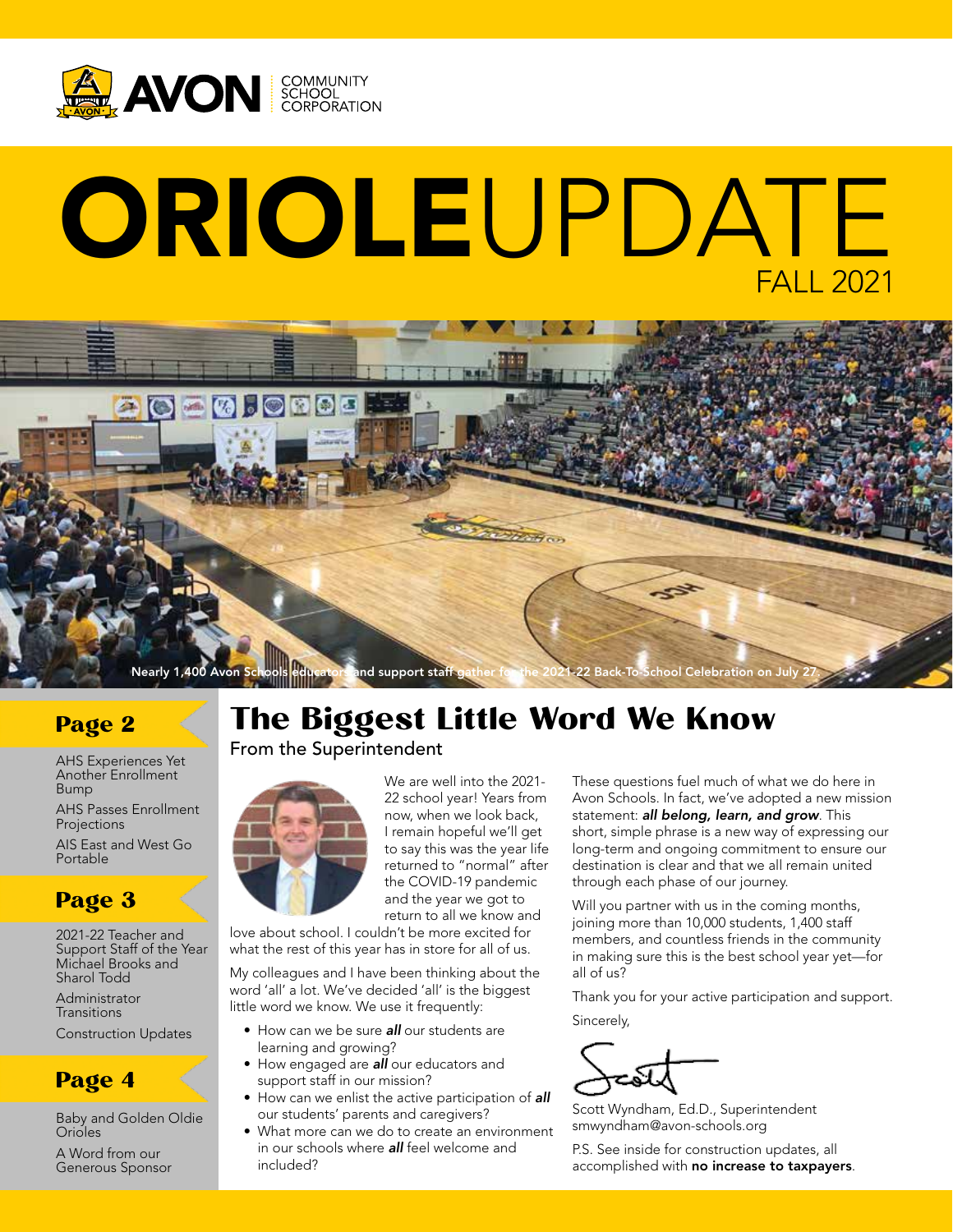

Groundbreaking: Photo Courtesy of Pam DeWeese

## **Avon High School Enrollment**



# 2,40

2010

1999 **AHS OPENS** 

3,342 **STUDENTS IN** 

# AHS Passes Enrollment Projections

Approaching 25 years old, AHS in need of expansion

1,850

**CAPACITY II** 

1999

Enrollment projections always present challenges for school corporations. However, as districts all over Indiana struggle with declining enrollment, the Town of Avon and the Avon Community School Corporation (ACSC) continue to be places more families want to call home.

This growth is most apparent at Avon High School (AHS), where student enrollment continues to grow. As of mid-October, there are 3,342 students enrolled at AHS.

The 2021 updated base forecast projects total AHS enrollment will increase by nearly 900 students in the next 11 years, passing the 4,000 student milestone in the 2028-29 school year.

- 2021-22 enrollment =  $3,342$
- 2028-29 projected enrollment =  $4,005$
- 2031-32 projected enrollment =  $4,360$

"We have been watching AHS enrollment closely for several years now," says Assistant Superintendent Dr. Michael Sullivan, "and the growth we've been experiencing there and across the school corporation is simply

not slowing down. We are committed to providing a top-notch, 21st Century learning environment for AHS students. To ensure we do so, it is vital for us to make plans today in anticipation of the enrollment increase we know is coming."

AHS Principal Matt Shockley, along with Assistant Principals and staff have been working hard to mitigate growth pains and to help all students succeed while laying the groundwork for the future. Shockley notes, "This facility and campus has served us well for nearly 25 years. I'm not sure that the leaders who planned the original construction of this school could have envisioned our facility supporting 4,000 students. The question is not if we will reach 4,000 students but when."

ACSC Administrators are hard at work creating plans to accommodate enrollment projections without increasing costs to taxpayers.

To learn more about enrollment projections at AHS and across the school corporation, visit avon-schools.org/about.

## East & West Go Portable

Intermediate schools growing quickly



Avon High School isn't the only school to feel the pinch as total K-12 enrollment is projected to increase by 2,011 students over the next decade. Avon Intermediate School East and West have added portable classrooms this year to ease congestion. In the likely scenario that enrollment projections are accurate, AIS East and West will both require classrooms for 225 additional students by the 2025-26 school year.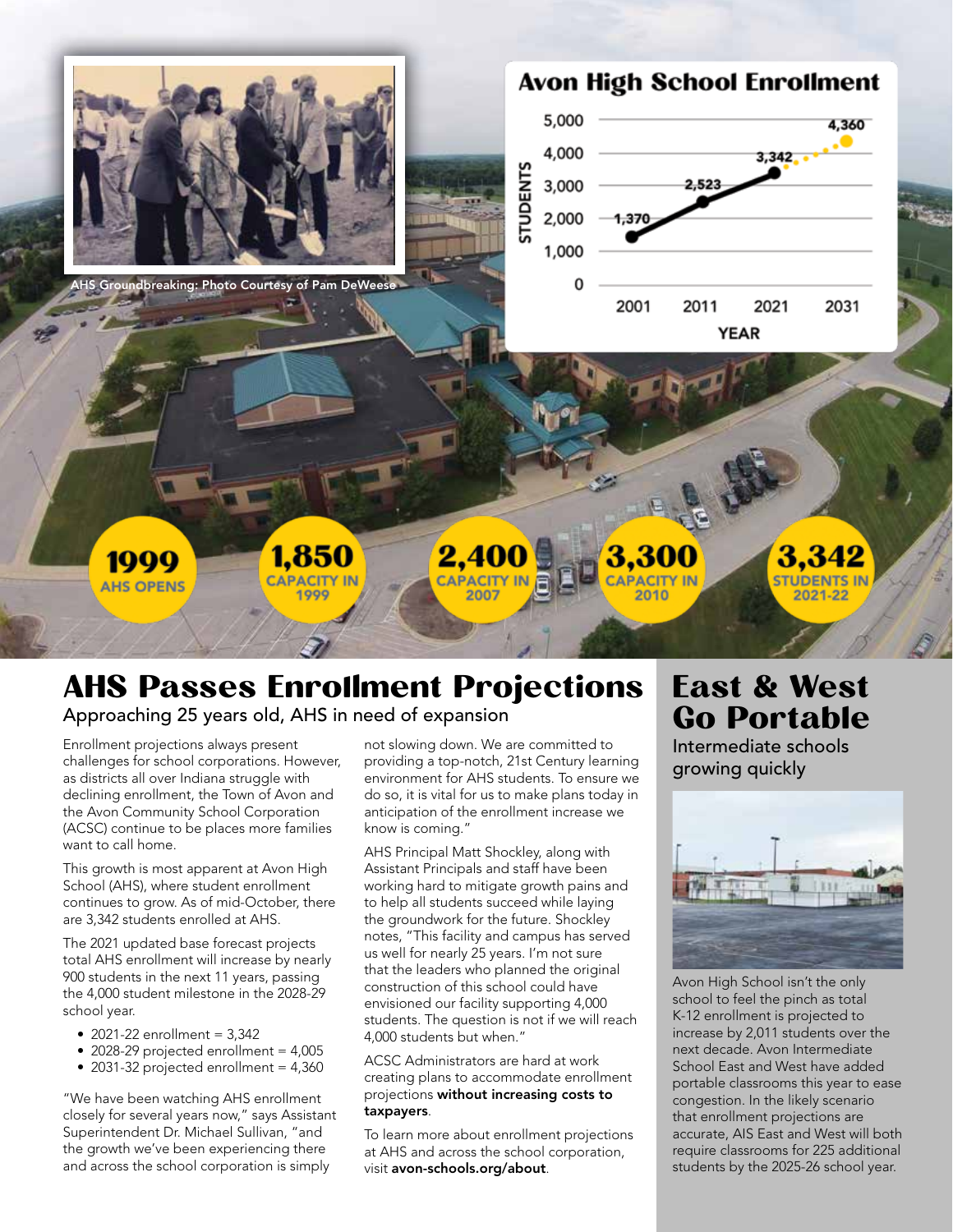## Avon Names Teacher & Support Staff of the Year



Michael Brooks (pictured between Andy Mohr and Superintendent Scott Wyndham) is the 2021 Andy Mohr Teacher of the Year and a Top 25 finalist for Indiana's Teacher of the Year. Mr. Brooks teaches 7th and 8th grade Mathematics at Avon Middle School South. "Mike embodies what it means to be a teacher," says AMS South Principal Dan Chapin. "While Mike encourages students to be successful academically, he is also a leader, mentor, and support system for every student he works with." In addition to his work in the classroom, Mr. Brooks supports his coworkers as a team leader and mentor. Before and after school hours, Mr. Brooks can be found tutoring students, leading clubs, coaching golf, and serving as an athletic event manager.



Sharol Todd, Maple Elementary Custodian, is Avon Schools' inaugural Support Staff of the Year. "Sharol is one of the hardest working and most organized people I know. She has been a savior through the madness of COVID-19 and construction," says Principal Nikki Harrison. "She's just a good sport about everything and our staff and students love her." Sharol's quick wit, bright smile, and investment in Maple's students make her a vital part of the Maple Elementary family. Quick to share credit with those around her, Sharol's personal dedication has been an important part of helping staff and students remain effective and successful during the inconvenience and transitions that occurred during construction at Maple.

Meet Michael and Sharol by listening to the Orioles In-The-Know podcast at orioles-in-the-know.simplecast.com.

## Construction Updates

Multiple projects nearing completion



Construction projects at Hickory Elementary, Maple Elementary, Sycamore Elementary, and Avon Middle School South are nearing completion as the White Oak Early Learning Center project is well underway. These projects are being completed at no additional cost to Avon taxpayers.

## Administrator **Transitions**

#### Administration Center Updates

Over the summer, we underwent a reorganization in our district administration. We were able to eliminate one Assistant Superintendent position in the process.



Dr. Michael Sullivan is now Assistant Superintendent. He had been serving as Assistant Superintendent of Business and Operations.



**Sheila Glass**, formerly Treasurer, transitioned to a new role as Avon's Chief Financial Officer, assuming many of Dr. Sullivan's previous responsibilities.

#### School Principal Transitions

Elementary boundaries were redrawn this year to balance enrollment, provide a more equitable experience for all students, and pave the way for the opening of White Oak Early Learning Center.



Jarrod Gatlin, former White Oak Elementary Principal is now Principal at Pine Tree Elementary.



Karie Mize, long-time Pine Tree Principal, is now Principal at White Oak Early Lerning Center.



Heather Gorgas is now River Birch Principal after a long tenure there as Assistant Principal.

#### New Assistant Principals



Craig Buckler River Birch



Jennifer McCann **Thomas**, Pine Tree



Melissa McCollum Maple



Karmesha Molton Sycamore



Tonya Moody **Hickory** 



Beth Tharp AHS